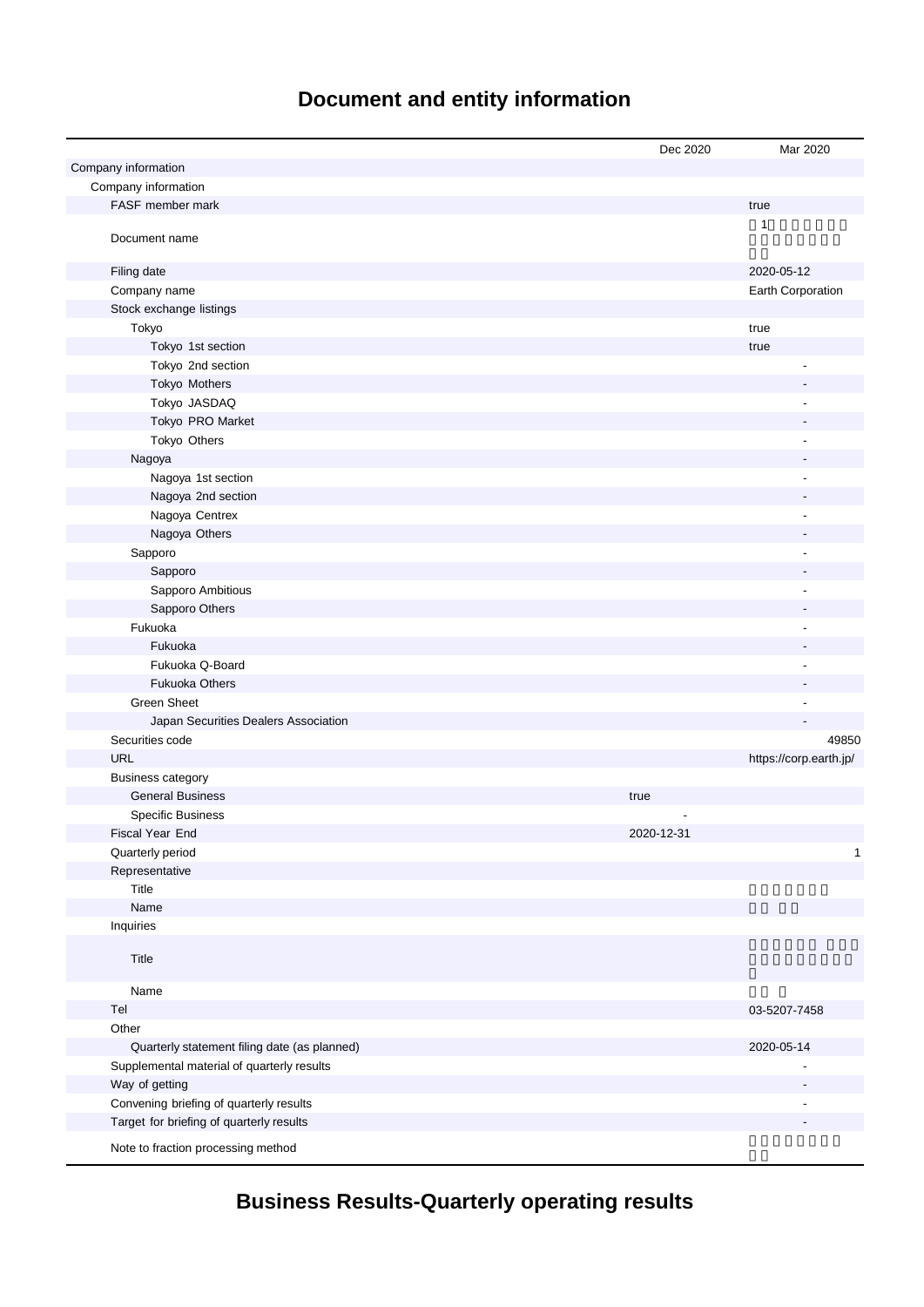|                                                    | Mar 2020 | Mar 2019 |
|----------------------------------------------------|----------|----------|
| Quarterly operating results                        |          |          |
| Quarterly operating results                        |          |          |
| Consolidated operating results                     |          |          |
| Consolidated income statements information         |          |          |
| Net sales                                          |          |          |
| Net sales                                          | 45,441   | 43,574   |
| % change                                           | 4.3      | 6.1      |
| Operating profit                                   |          |          |
| Operating profit                                   | 5,159    | 1,491    |
| % change                                           | 245.9    | 24.5     |
| Ordinary profit                                    |          |          |
| Ordinary profit                                    | 5,143    | 1,578    |
| % change                                           | 225.8    | 29.2     |
| Profit attributable to owners of parent            |          |          |
| Profit attributable to owners of parent            | 3,387    | 774      |
| % change                                           | 337.5    | 53.3     |
| Note to consolidated income statements information |          |          |
| Comprehensive income                               |          |          |
| Comprehensive income                               | 3,775    | 1,090    |
| Change in comprehensive income                     | 246.3    |          |
| Other consolidated operating results               |          |          |
| Basic earnings per share (Yen)                     | 167.41   | 38.30    |
| Diluted earnings per share (Yen)                   |          |          |
| Note to consolidated operating results             |          |          |
| Note to operating results                          |          |          |

## **Business Results-Quarterly financial positions**

| (in millions of yens)                    |          |          |  |
|------------------------------------------|----------|----------|--|
|                                          | Mar 2020 | Dec 2019 |  |
| Quarterly financial positions            |          |          |  |
| Quarterly financial positions            |          |          |  |
| Consolidated financial positions         |          |          |  |
| Total assets                             | 118,680  | 107,425  |  |
| Net assets                               | 45,916   | 44,322   |  |
| Capital adequacy ratio (%)               | 35.1     | 37.3     |  |
| Note to consolidated financial positions |          |          |  |
| Owner's equity                           | 41.715   | 40,037   |  |
| Note to financial positions              | -        |          |  |

## **Business Results-Note to quarterly business results**

|                                        | Mar 2020 |
|----------------------------------------|----------|
| Quarterly note to business results     |          |
| Quarterly note to business results     |          |
| Note to consolidated financial results |          |
| Note to consolidated financial results |          |

## **Quarterly Dividends**

| (in millions of yens)    |          |          |          |
|--------------------------|----------|----------|----------|
|                          | Dec 2020 | Mar 2020 | Dec 2019 |
| Quarterly dividends      |          |          |          |
| Quarterly dividends      |          |          |          |
| <b>Dividends</b>         |          |          |          |
| Dividend per share (Yen) |          |          |          |
| Dividend per share (Yen) |          |          |          |
| First quarter            |          |          |          |
| Result                   | -        |          |          |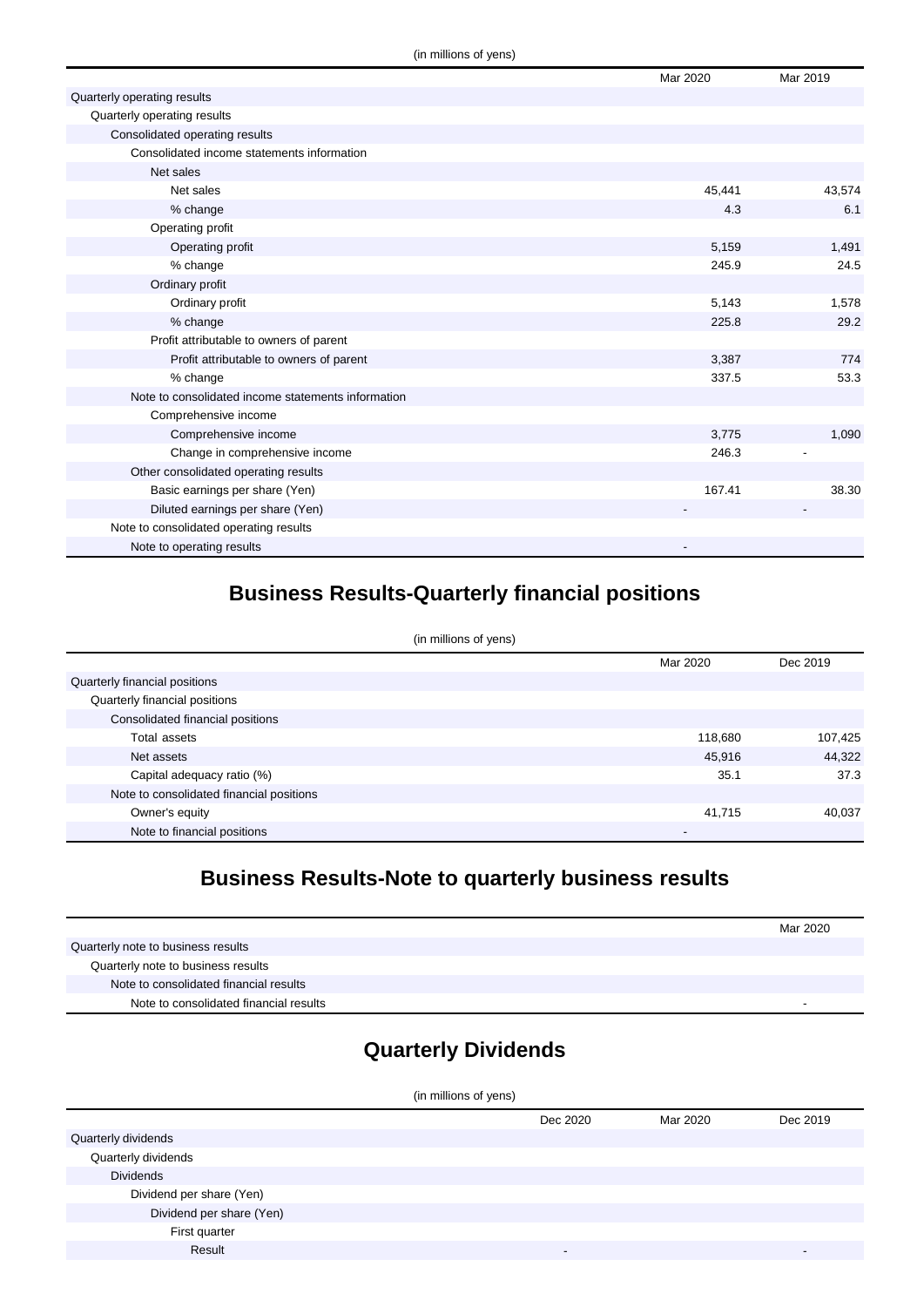| Second quarter                                                         |                          |        |
|------------------------------------------------------------------------|--------------------------|--------|
| Result                                                                 |                          | 0.00   |
| Forecast                                                               | 0.00                     |        |
| Upper                                                                  |                          |        |
| Lower                                                                  | $\overline{\phantom{a}}$ |        |
| Third quarter                                                          |                          |        |
| Result                                                                 |                          |        |
| Forecast                                                               | $\overline{\phantom{a}}$ |        |
| Upper                                                                  |                          |        |
| Lower                                                                  |                          |        |
| Year end                                                               |                          |        |
| Result                                                                 |                          | 100.00 |
| Forecast                                                               | 100.00                   |        |
| Upper                                                                  | $\overline{\phantom{a}}$ |        |
| Lower                                                                  |                          |        |
| Annual                                                                 |                          |        |
| Result                                                                 |                          | 100.00 |
| Forecast                                                               | 100.00                   |        |
| Upper                                                                  | $\overline{\phantom{a}}$ |        |
| Lower                                                                  |                          |        |
| Correction of dividend forecast from the most recent dividend forecast |                          |        |
| Correction of dividend forecast from the most recent dividend forecast |                          |        |
| Annual                                                                 | $\overline{\phantom{a}}$ |        |
| Note to dividends                                                      |                          |        |
| Note to dividends                                                      |                          |        |
| Annual                                                                 |                          |        |

# **Quarterly Forecasts**

#### (in millions of yens)

|                                      |                             | Dec 2020                 | Jun 2020 |
|--------------------------------------|-----------------------------|--------------------------|----------|
| Quarterly forecasts                  |                             |                          |          |
| Quarterly forecasts                  |                             |                          |          |
| Title for forecasts                  | 3.2020<br>$1 \quad 1$<br>31 | 12<br>2020<br>2020 12    |          |
| Preamble to consolidated forecasts   |                             |                          |          |
| Preamble to forecasts                |                             | $\overline{\phantom{a}}$ |          |
| Main table of consolidated forecasts |                             |                          |          |
| Net sales                            |                             |                          |          |
| Net sales                            |                             |                          |          |
| Forecast                             |                             | 187,000                  | 105,500  |
| Upper                                |                             |                          |          |
| Lower                                |                             |                          |          |
| % change                             |                             |                          |          |
| Forecast                             |                             | $-1.3$                   | 1.4      |
| Upper                                |                             |                          |          |
| Lower                                |                             |                          |          |
| Operating profit                     |                             |                          |          |
| Operating profit                     |                             |                          |          |
| Forecast                             |                             | 4,600                    | 10,400   |
| Upper                                |                             |                          |          |
| Lower                                |                             |                          |          |
| % change                             |                             |                          |          |
| Forecast                             |                             | 17.5                     | 40.5     |
| Upper                                |                             |                          |          |
| Lower                                |                             | $\overline{\phantom{a}}$ | ÷,       |
| Ordinary profit                      |                             |                          |          |
| Ordinary profit                      |                             |                          |          |
| Forecast                             |                             | 5,000                    | 10,650   |
| Upper                                |                             |                          |          |
| Lower                                |                             |                          |          |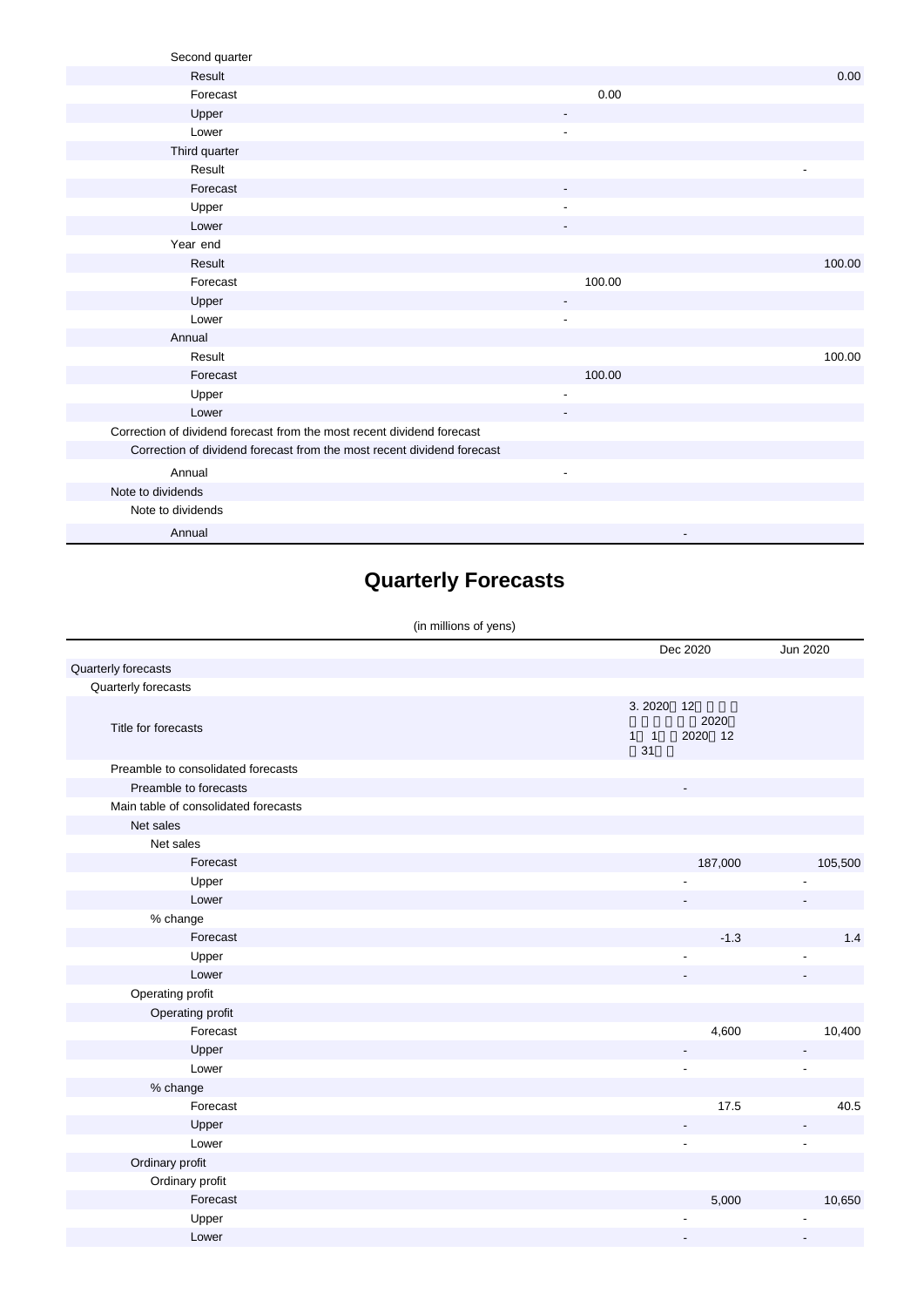| Upper<br>Lower                                                           |        |        |
|--------------------------------------------------------------------------|--------|--------|
|                                                                          |        |        |
|                                                                          |        |        |
|                                                                          |        |        |
|                                                                          |        |        |
|                                                                          |        |        |
|                                                                          |        |        |
|                                                                          |        |        |
|                                                                          |        |        |
| Basic earnings per share (Yen)                                           |        |        |
|                                                                          |        |        |
| Basic earnings per share (Yen)                                           |        |        |
|                                                                          |        |        |
| Forecast                                                                 | 126.03 | 344.51 |
| Upper                                                                    |        |        |
| Lower                                                                    |        |        |
| Note to consolidated forecasts                                           |        |        |
|                                                                          |        |        |
| Note to forecasts                                                        |        |        |
| Correction of financial forecast from the most recent financial forecast |        |        |
|                                                                          |        |        |
| Correction of financial forecast from the most recent financial forecast |        |        |
| Forecast                                                                 |        |        |

### **Notes, Quarterly-Material changes in subsidiaries during this period changes in scope of consolidations resulting from change in subsidiaries**

|                                                                                                                                   | Mar 2020 |
|-----------------------------------------------------------------------------------------------------------------------------------|----------|
| Material changes in subsidiaries during this period (Changes in scope of<br>consolidations resulting from change is subsidiaries) |          |
| Material changes in subsidiaries during this period (Changes in scope of<br>consolidations resulting from change is subsidiaries) |          |
| <b>Others</b>                                                                                                                     |          |
| Material changes in subsidiaries during this period (Changes in scope<br>of consolidations resulting from change is subsidiaries) |          |
| Material changes in subsidiaries during this period (Changes in<br>scope of consolidations resulting from change is subsidiaries) |          |
| Number of subsidiaries newly consolidated                                                                                         |          |
| Name of subsidiaries newly consolidated                                                                                           |          |
| Number of subsidiaries excluded from consolidation                                                                                |          |
| Name of subsidiaries excluded from consolidation                                                                                  |          |
| Note to material changes in subsidiaries during this period                                                                       |          |
| Note to material changes in subsidiaries during this period                                                                       |          |

### **Notes, Quarterly-Applying of specific accounting of the consolidated quarterly financial statements**

|                                                                                               | Mar 2020 |
|-----------------------------------------------------------------------------------------------|----------|
| Applying of specific accounting of the consolidated quarterly financial statements            |          |
| Applying of specific accounting of the consolidated quarterly financial<br>statements         |          |
| Others                                                                                        |          |
| Applying of specific accounting of the consolidated quarterly financial<br>statements         |          |
| Applying of specific accounting of the consolidated quarterly<br>financial statements         |          |
| Note to applying of specific accounting of the consolidated quarterly<br>financial statements |          |
| Note to applying of specific accounting of the consolidated<br>quarterly financial statements |          |